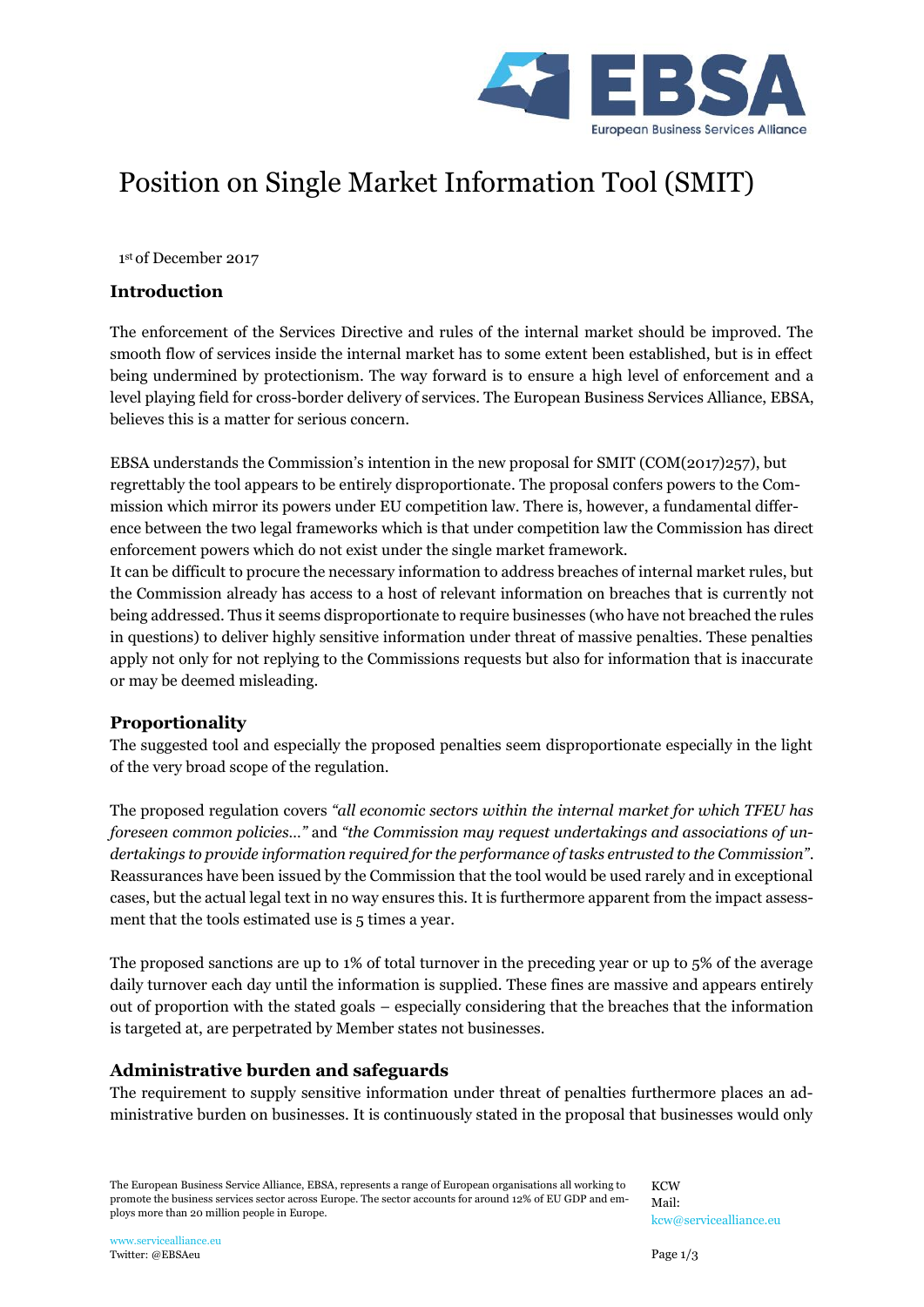be required to deliver information that they are "capable of providing" and which is at "their disposal". It is not clear what this means in practice, but what is clear is that due to the large penalties for misleading information the companies in question would need legal assistance so ensure that these penalties would not be attributed to them at a later stage.

In addition to that it is unclear what extent of activity could be required of a business in terms of gathering the requested information – "at their disposal" is not a comforting phrase in this context.

For business-sensitive information the business could also be required to provide a "non-confidential" version of the confidential information that they would be required to supply. It is unclear how a business would provide a non-confidential version of confidential information, such at price-setting mechanisms and business strategies – and even if such can be achieved with aggregation of figures etc. it would place an additional administrative burden on businesses.

As regards safeguards that the Commission proposes to set in place to avoid the misuse of the tool (article 5 and 6), these are not sufficient. The text mainly provides that the requested information cannot be gathered in another way and that the businesses are not faced with disproportionate burdens. These factors, we assume, are always considered when the Commission conducts its duties. Furthermore, a series of Commission College decisions are envisioned before the tool can be activated (and fines can be levied). These does not provide any firm safeguards for businesses and are thus not appropriate in this context, even if they may serve to slow the process down.

## **Protection of business secrets or business sensitive information**

The protection of business secrets are vital to any sector in the internal market and especially article  $7(4)$ and 8(c) in the Commission's proposal gives rise to serious questions about the protection of this information.

Article 7(4) describes that information that the business states are sensitive can nevertheless be published anyways if the Commission (on its own accord) decides that the explanation for why something is sensitive is not "well-founded and proportionate". The decision can only be challenged at the ECJ. Article 8(c) states that information can be shared with a member state if it is needed to prove an infringement. This can be challenged only by "available judicial remedies".

It is thus plain that business have no assurance that their sensitive information will not be shared.

## **Lack of evidence**

The proposal is not sufficiently evidenced. In the proposal itself footnote 21 (page 8) recounts the Regulatory Scrutiny Boards assessment of the proposal, which we do not believe have been sufficiently addressed:

> *"The report is still not sufficiently clear and sometimes inconsistent with regard to the scope of the initiative. In several places the report still presents the SMIT as a solution*